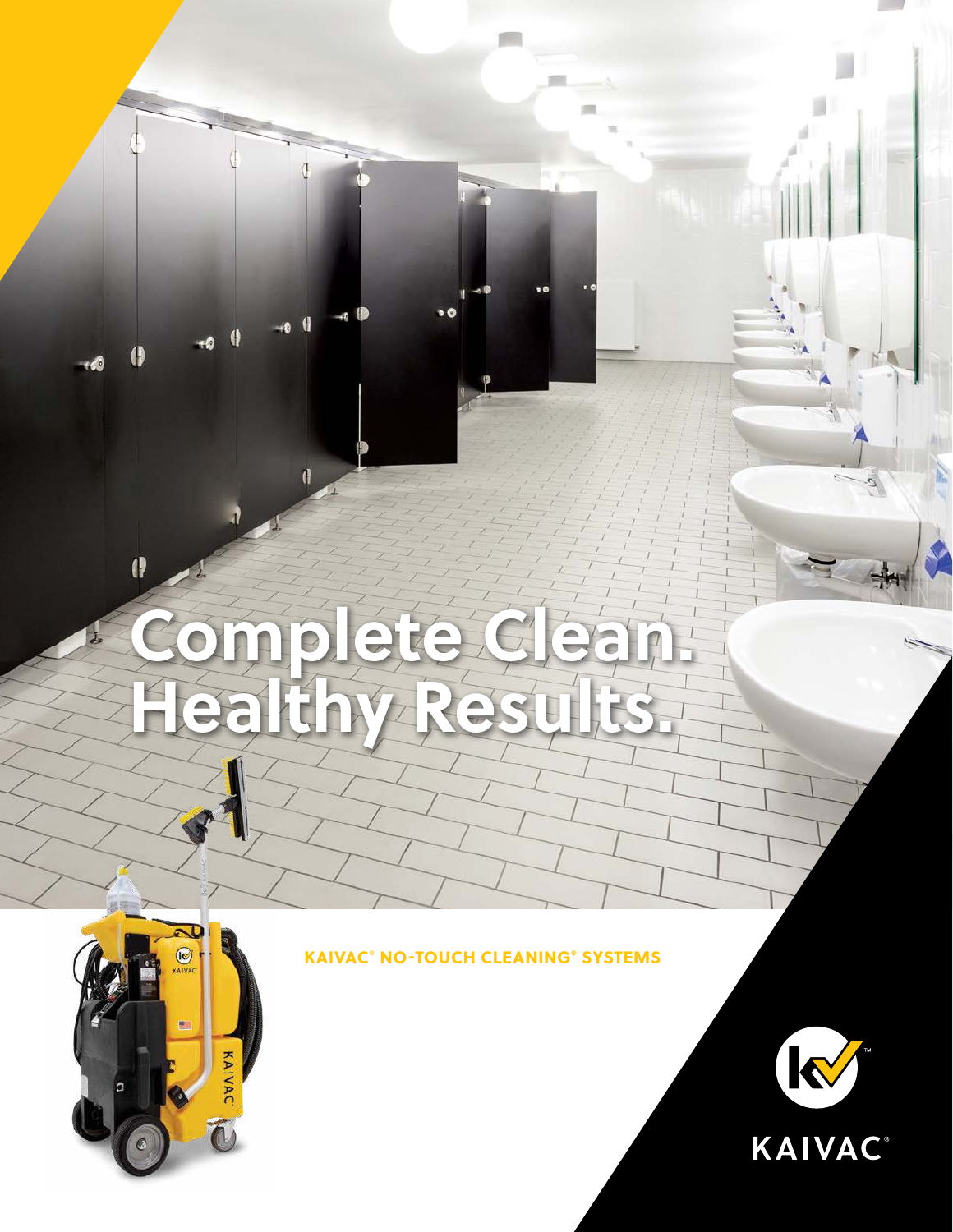## KAIVAC NO-TOUCH CLEANING® SYSTEMS

When it comes to restrooms and other heavily soiled areas, nothing beats Spray-and-Vac cleaning. Kaivac's No-Touch Cleaning® systems are built for extreme soil removal, empowering workers to clean hygienically without touching contaminated surfaces. Plus, it cuts labor, chemical, and equipment costs.



See **kaivac.com** for more information and complete specifications.



Kaivac has developed a number of add-on accessories that allow you to clean just about any surface or area throughout your facility. These versatile accessories not only improve productivity and expand cleaning capabilities, but they can also stretch your budget by eliminating the need for additional equipment.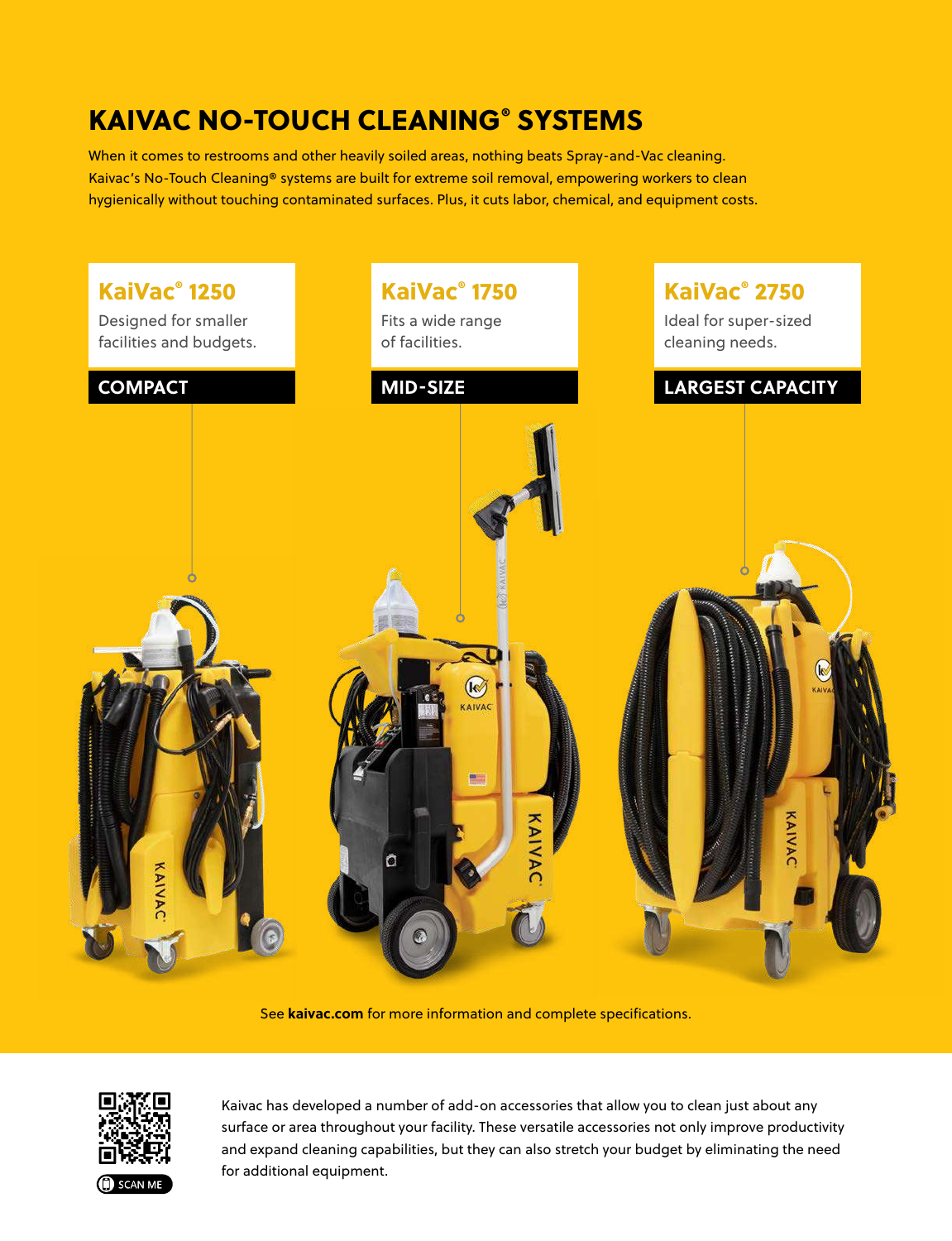# FOR RESTROOMS AND BEYOND

Hygienically remove soil, germs, and other indoor pollutants that traditional cleaning tools like mops and wipes leave behind. Kaivac's multipurpose No-Touch Cleaning® systems are built to tackle just about any surface and space in any facility type, reducing the risk of disease-causing organisms throughout the building.

Just use the low-pressure fan spray, apply the cleaning solution to the fixtures and the floors and then rinse with clean water from the water tank, and… DONE. It's truly that simple. The powerful, onboard indoor pressure washer flushes out grout lines and tight places that mops can't reach. Finally, just vacuum the floor dry completely removing water and contaminants from all surfaces, leaving the floor virtually dry and soil free.

Kind of a no-brainer, right?

SEE THE NO-TOUCH CLEANING SYSTEM IN ACTION





#### FEATURES + BENEFITS

- + Clean virtually any surface throughout the building.
- + Removes more than 99.9% of targeted bacteria when used with plain tap water only.
- + Clean in one-third the time of conventional cleaning methods reducing labor costs and restroom closure time.
- + Up to 60x more efficient in removing bacteria from grout lines than mopping.
- + Improve equipment cost efficiencies with a multipurpose system vs. multiple single purpose tools.
- + All No-Touch models offer battery and corded versions.
- + Certified by the National Floor Safety Institute (NFSI) for providing high traction.

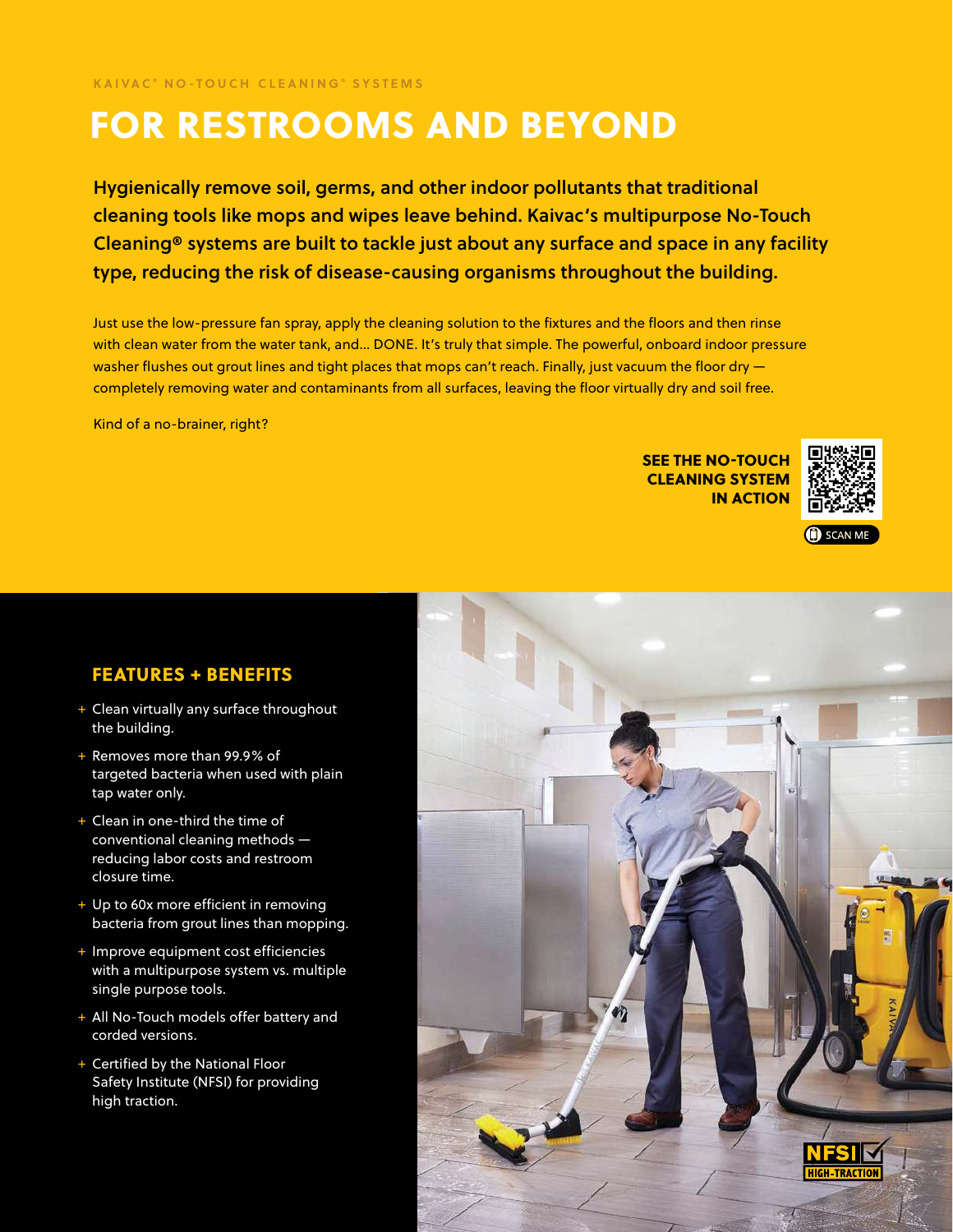## KaiVac® 1750

Perfect for a wide range of facilities.

#### **MID-SIZE**

Our most-popular system combines ample capacity, space efficiency and a compelling price to deliver exceptional value and a quick return on investment.

**Dimensions** 40" × 28" × 22" (H x L x W) **Capacity** 17 Gallon / 64.35 L

#### LONG-RANGE SPRAY LINE

Reaches great lengths while the system remains parked.

#### 500 PSI PUMP

Apply cleaning solutions and fresh water rinsing with powerful pump pressure.

#### POWERFUL VACUUM MOTOR

Unmatched soil and liquid removal leaves area dry and ready for use.

#### HEPA FILTER

Traps harmful indoor pollutants to improve indoor air quality \*Not available on KaiVac® 1250

KAITUTOR™ ONBOARD Video training system leads LONG-RANGE VACUUM HOSE **AIVAC** <u>ge</u> SEPARATE VACUUM AND Ensures you always KAIVA O FAST-SWAP BLACK BOX

Protected by multiple US patents. Multiple patents pending.

**All Kaivac No-Touch Cleaning® Systems feature the components shown here.**

FLEXIBLE POWER OPTIONS AVAILABLE



#### POWER CORD

Allows the user to cover extensive areas by unwrapping length of power cord as needed.



#### LITHIUM-ION BATTERY

Allows free and quick movement at any time of the day throughout the facility.

#### VACUUM WAND WITH GROUT BRUSH

Sturdy, one-piece wand made of aircraft aluminum with highperformance Squeegee Blades for maximum extraction.

## TRAINING (NOT SHOWN)

the operator through the cleaning process.

Allows the vacuum to reach near and far, cleaning large areas efficiently and completely.

## FRESH WATER TANKS

clean with fresh water.

Engine compartment is easily removable for quick repair or exchange.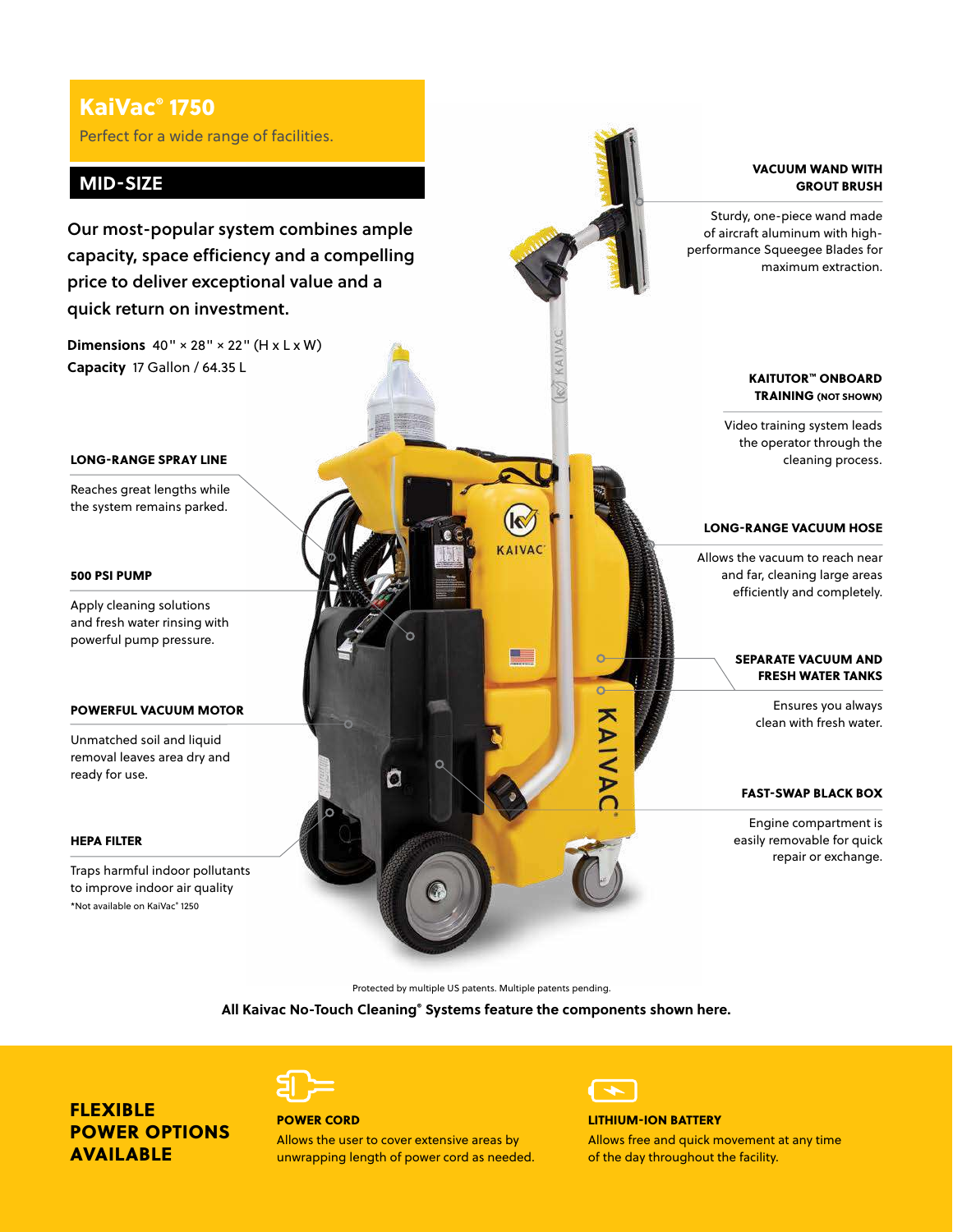

KaiVac® 1250 Designed for smaller facilities and budgets.

### **COMPACT**

This smaller system with its 12 gallon fresh water capacity, delivers the same cleaning power that KaiVac is known for.

Ideal for elementary schools, hospitals and clinics, nursing homes, restaurants, retail, office buildings and more.

**Dimensions** 38" × 22" × 20" (H x L x W) **Capacity** 12 Gallon / 45.42 L

## KaiVac® 2750 Ideal for super-sized cleaning needs.

## **LARGEST CAPACITY**

This large-capacity, highly maneuverable system delivers superb cleaning power for your super-sized cleaning needs.

Ideal for large facilities, such as airports, stadiums, factories, convention centers, warehouses, large hospitals, and more.

**KAIVAC®** 

**Dimensions**  $48'' \times 33'' \times 23''$  (H  $\times$  L  $\times$  W) **Capacity** 27 Gallon / 102.2 L

See **kaivac.com** for more information and complete specifications.